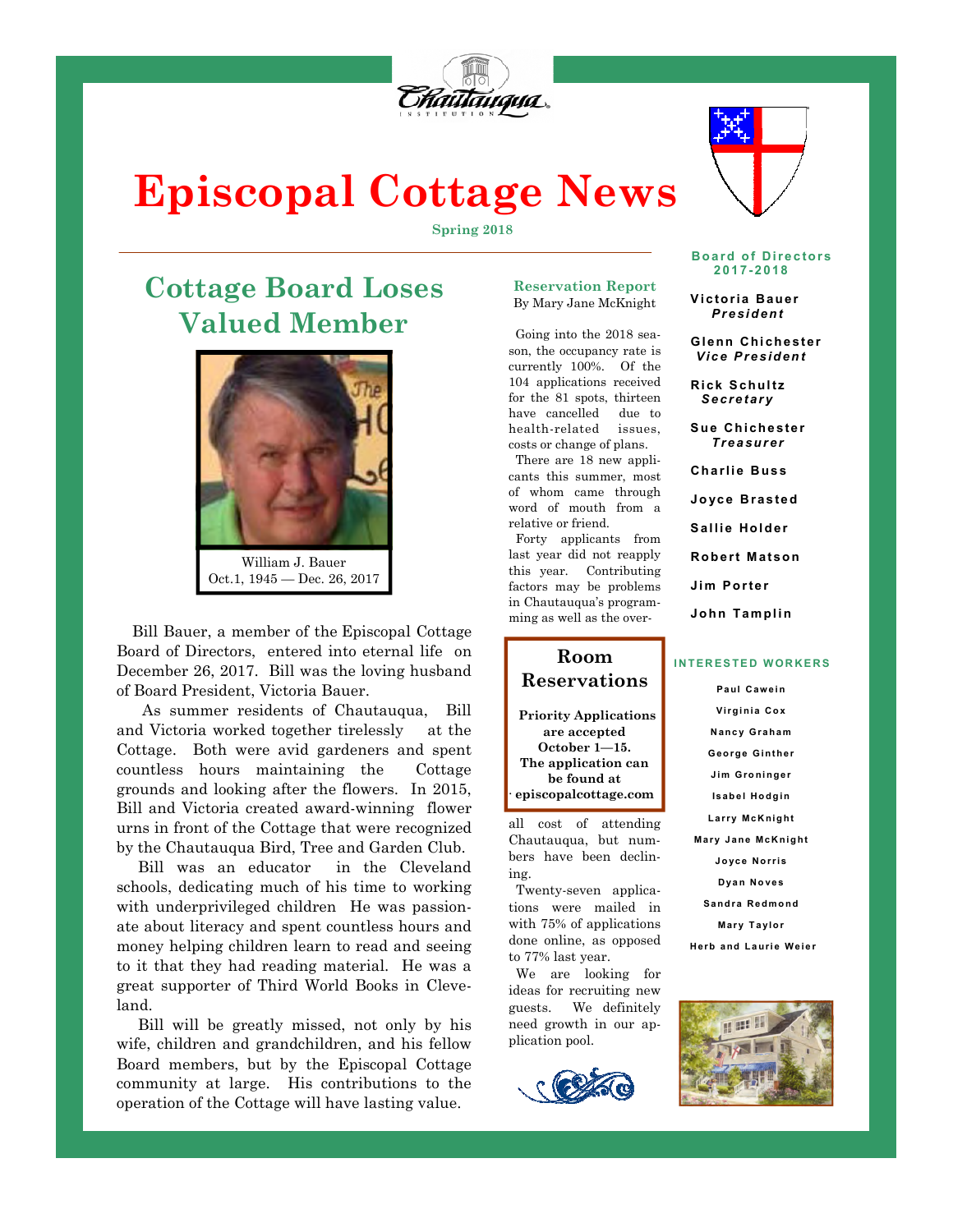### **A Message from the President**



Dear Friends,

 As the never ending winter

**Victoria Bauer**

gives way to a reluctant spring,

thoughts of summer at Chautauqua are enticing. Stimulating speakers who are coming include John Irving, John Shelby Spong, James and Deborah Fallows, David Brooks and Ken Burns.

 Musical offerings range from Alison Krause, the Avett Brothers, Joshua Bell and Yo Yo Ma with the Silk Road Ensemble. As in past years, there will be opera, *Don Giovanni*, and theatre both new and classic with *As You Like It.* 

 The Episcopal Cottage on the brick walk is in an ideal location to enjoy all the lectures, classes and performances. It's cozy, hospitable environment provides a welcome respite from the hustle and bustle with opportunities for engaging conversations and Bible study.

 We welcome a new host, Ted Wilson, who lives in Cleveland. He is a retired hospital social worker who still teaches at Cleveland State University. Ted has been coming to the Institution for over twenty years and has stayed at the Cottage the last two. So he understands the hospitality the Cottage is known for.

 As you can see in this newsletter, the Cottage is well cared for by the dedicated Board. You can help the Board in its mission by making a contribution to either the general fund or to the new endowment fund with a gift as modest as \$100.00.

 For those of you returning this year, I'm sure your visit will be enlightening and maybe even exhausting trying to take it all in. I hope most of all that it is restorative.

Sincerely,

#### *Victoria Bauer*



#### **Building and Grounds Committee Plans Improvements**  By Glenn Chichester

 The winter in Chautauqua proved to be quite memorable with over 220 inches of snow. The Cottage, unfortunately, suffered winter damage when a car, searching for the road in the snow, struck the lower front entrance railings. They were destroyed but are currently being replaced.

 The second floor porch curtains were replaced in November. The current curtains were so old that they were starting to tear in the wind.

 Three more window panes have broken and are scheduled to be replaced this spring.



Jim Porter and Glenn Chichester are reviewing ways to repair the host apartment kitchen floor. In current discussions, it appears that ceramic tile will be the best and least expensive solution.

 The guest comments/complaints log which we placed on the desk in the foyer proved to be a great success. It was very easy for the guests to write down their thoughts, The email process was never that successful. Using the log, there have been over twenty repairs or changes.

 Over all, I feel that the Cottage is stable, but in the near future the roof will need to be evaluated.



# Tuesday Socials Scheduled for 2018



**Week 1**  St. Paul's, Mayville

**Week 2**  St. Luke's, Jamestown

**Week 3**  Trinity, Warren, PA

**Week 4**  Trinity, Fredonia

**Week 5**  St. John's, Dunkirk

**Week 6** St. Mathias, E. Aurora

**Week 7** St. Mary's, Gowanda

**Week 8** St. Peter's, Westfield

**Week 9**  Grace Church, Randolph

# $\begin{array}{ccc} \mathcal{H} & \mathcal{H} & \mathcal{H} \end{array}$

#### **Treasurer's Report**

By Susan Chichester

 As of April 2018, the Cottage is in sound financial condition. Year to date income and expenses are on track and consistent with this year's budget.

 Capital improvements in the future include restoration and/or replacement of the windows and replacement of the roof.

 These and other capital improvements are funded through the generosity of our members and friends of the Cottage. Please see the donation form at the end of the newsletter.

 The Board voted to raise room rates for the 2019 season by \$10.00 per person per week.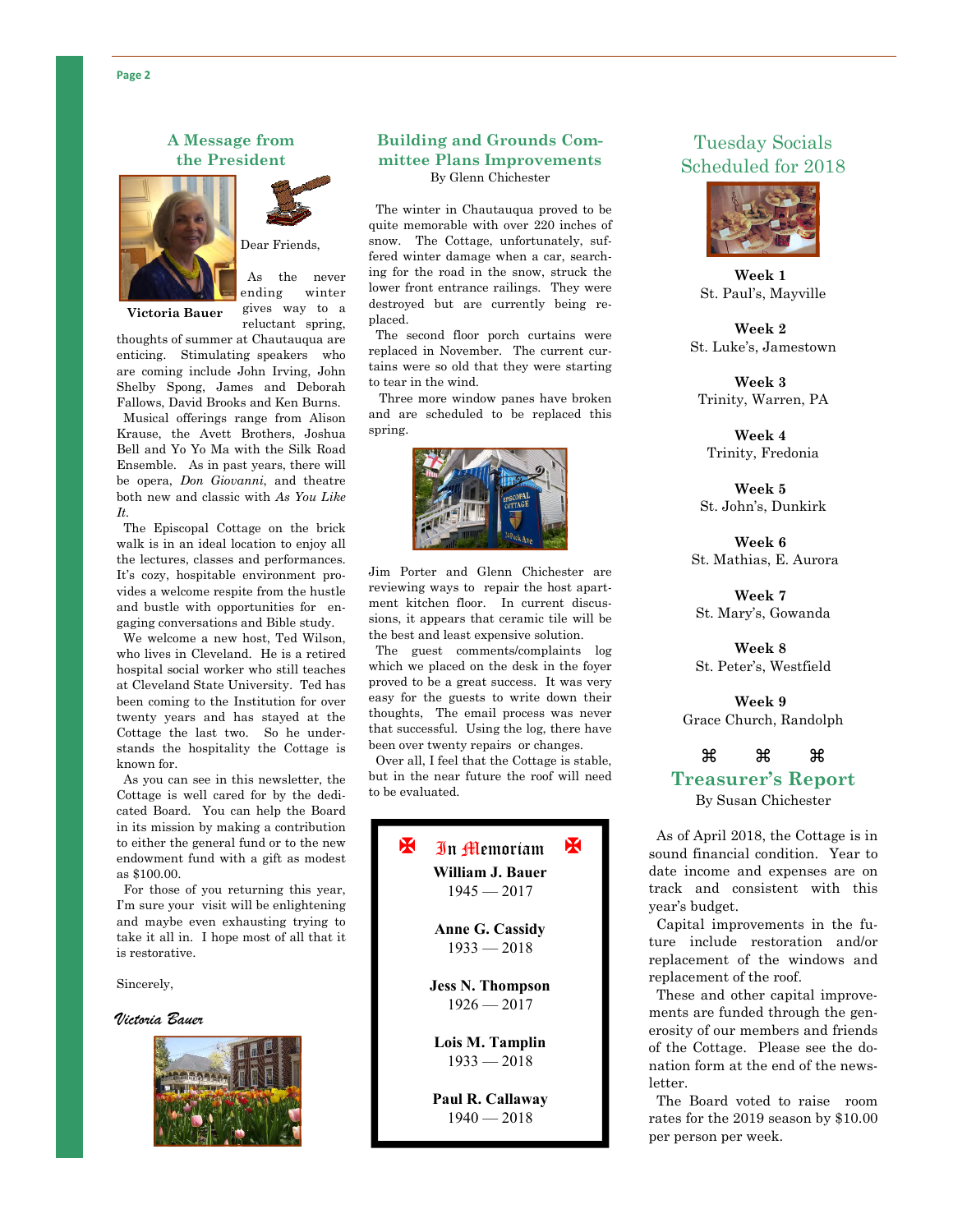# **Episcopal Chaplains Named for 2018 Season**

- *Week 1***: The Rev. Scott Brown,** Headmaster Episcopal School of Texas San Antonio, TX
- *Week 2:* **The Rev. Dan Gunn**  St. Andrew's Church and School New Providence, NJ
- *Week 3:* **The Rev. Canon Dr. William Geisler, Rector**  St. Peter's Church, Brentwood, PA Canon for Formation for the Diocese of Pittsburgh
- *Week 4* **The Rev. Professor Mark Lindsay,**  Professor of Historical Theology And Deputy Dean, Trinity College Theological School, University of Di vinity, Melbourne, Australia
- *Week 5* **The Rev. Carol Jablonski,**  Priest-in-charge, St. George's Church Ashville, NC
- *Week 6* **The Rev. Joyce, Bearden McGirr**  House of Prayer Episcopal Church Newark, NJ
- *Week7* **The Rev. Robert Duerr**  St. Stephen's Church Niagara Falls, NY
- *Week 8* **The Rev. Nancy Hagner**  Trinity Church Concord, MA
- *Week 9* **The Rev. Joseph Kazlowski**  Supply Priest Diocese of Western New York

# **House Decorating Report**

By Susan Chichester

 The following issues are to be addressed in the near future: The kitchen floor in the host apartment will be replaced and the apartment painted.

 Carpet in the living room, foyer and first floor porch needs to be replaced. Carpet squares are under consideration because of ease of installation and replacement. Samples and costs are being investigated.

 The walls in the stairwell from the 2nd and 3rd floor will be painted, and an improvement plan for the kitchen will be developed.

# **Patio and Grounds Report**  By Victoria Bauer



The orders for memorial/commemorative bricks last year were down to only seven. Those bricks are scheduled to arrive in early May so they can be installed in front of the Cottage before the season.



 Joyce and Scott Brasted have just recently received access information to the Cottage website and are beginning to review and revise the verbiage.

 They plan to have the website update completed by the end of May.

# **Endowment Fund**

\_\_\_\_\_\_\_\_\_\_\_\_\_\_\_\_\_\_\_\_\_\_\_\_\_\_\_\_\_\_\_\_\_\_\_\_

By Bob Matson We have about \$27,000 in the fund with a gain last year of 14.3%. HSBC is leaving Western New York, so we will talk to another bank to manage the fund. Gifts as little as \$100 are welcome for the fund. Information about the fund will be provided on the website and differentiated from the general fund.



.

# **2018 Amphitheater Lecture Series Themes**

**Week One**  *June 23-30*  **The Life of the Written Word** 

**Week Two**  *June 30-July 7*  **American Identity** 

**Week Three**  *July 7-14*  **The Art of Play** 

**Week Four**  *July 14-21*  **Russia and the West** 

**Week Five**  *July 21-28*  **The Ethics of Dissent** 

#### **Week Six**

*July 28—August 4*  **The Changing Nature of Work** 

### **Week Seven**

*August 4-11*  **The Arts and Global Understanding** 

#### **Week Eight**

*August 11-18*  **The Forgotten: History and Memory in the 21st Century** 

#### **Week Nine**

*August 18-26*  **Documentary Film as Facilitator**